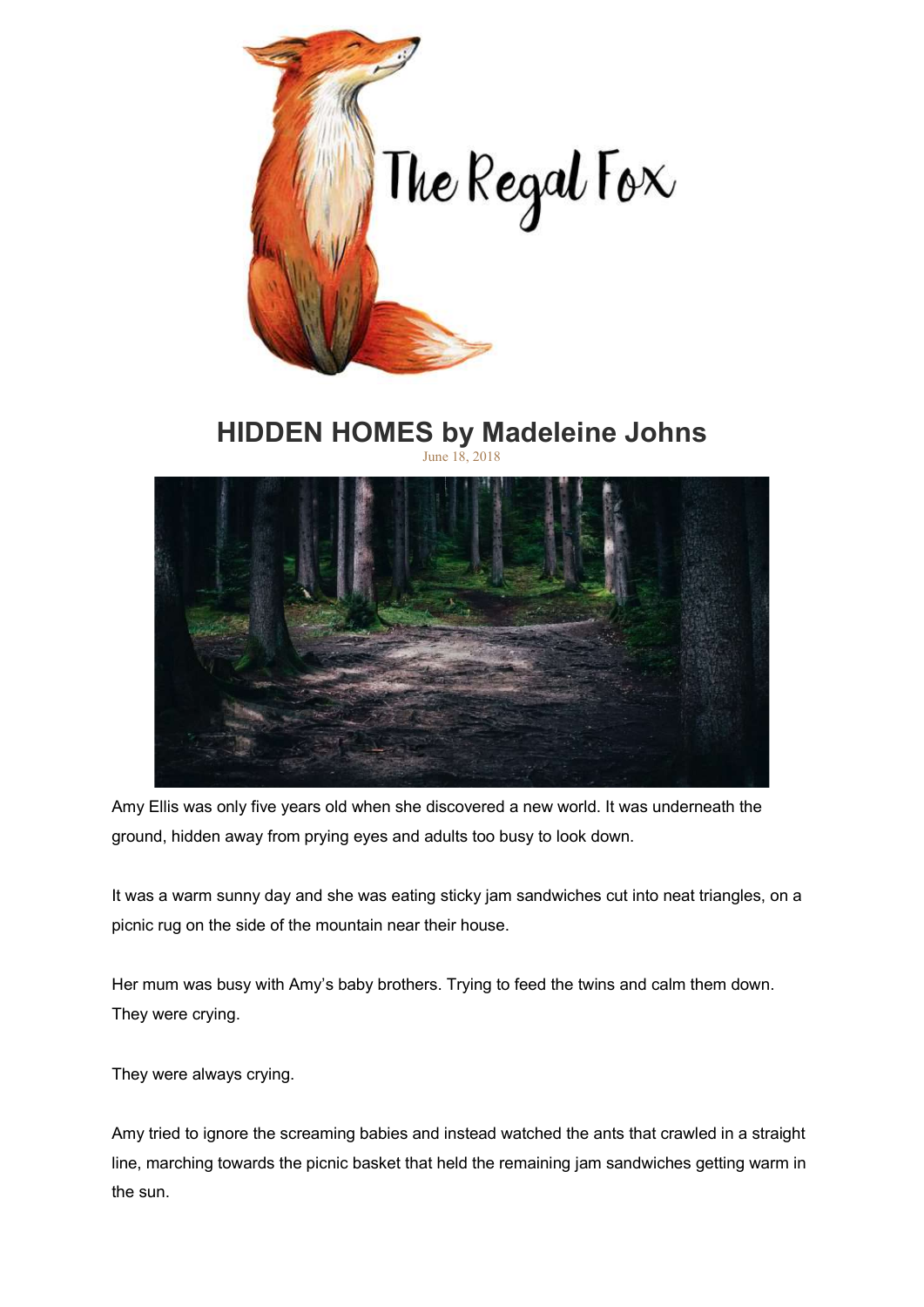She reached out and poked an ant to see what it would do. It scurried away, around her finger and re-joined the line, marching onwards. She stood up and wiped her sticky fingers on the front of her dress and began to follow the line of ants in the opposite direction, to see where they were coming from.

"Don't go too far!" her mum called out, and Amy nodded, but before she could respond the twins began to scream again. She followed the ants, down the dirt path, around the bend, past the rocks and into a shaded area full of gum trees.

Amy knelt down next to the ants nest and peeked into the hole in the ground they were streaming through. She wondered what it would be like to be so small.

She heard a strange snuffling sound, like someone breathing with a cold, and turned around to see the furry behind of a big brown wombat, wandering through the undergrowth, sniffing the ground as he waddled.

"Where are you going Mr Wombat?" she asked. He looked back at her and wiggled his whiskers, so she began to follow him, the ants now forgotten. She crawled on her hands and knees behind him, copying his shuffling movements and frowning as the dry grass and gum leaves stuck to her palms.

Soon they came upon a big dark hole, dug out of the earth, big enough for the wombat to easily walk through, and for Amy to follow on her hands and knees.

A magpie flew down and landed on top of the rocks next to the wombat hole and Amy paused, "Do you want to come too?" she asked, watching as the magpie cocked his head in reply. He squawked and flew away in a blur of black and white feathers and Amy resumed her journey with Mr Wombat.

Inside the wombat hole it was dark and cool. Amy blinked multiple times waiting for her eyes to adjust. Ahead the wombat trundled on, unbothered by his strange new companion.

A moth flew in and Amy laughed as the moth landed on her nose. The wombat turned in indignation at the loud shriek of her giggle and Amy covered her mouth. "Sorry Mr Wombat." she whispered and continued their slow shuffle down the wombat hole.

The wombat stopped a few feet ahead and dug into the ground, sticking his nose in to smell, and then resume digging. Amy copied him, and used her sticky fingers to dig into the soft cool dirt covered in small wombat footprints. A wriggling long worm was in the dirt and she pulled it free. "Here you go," she whispered, and tossed the worm towards the wombat.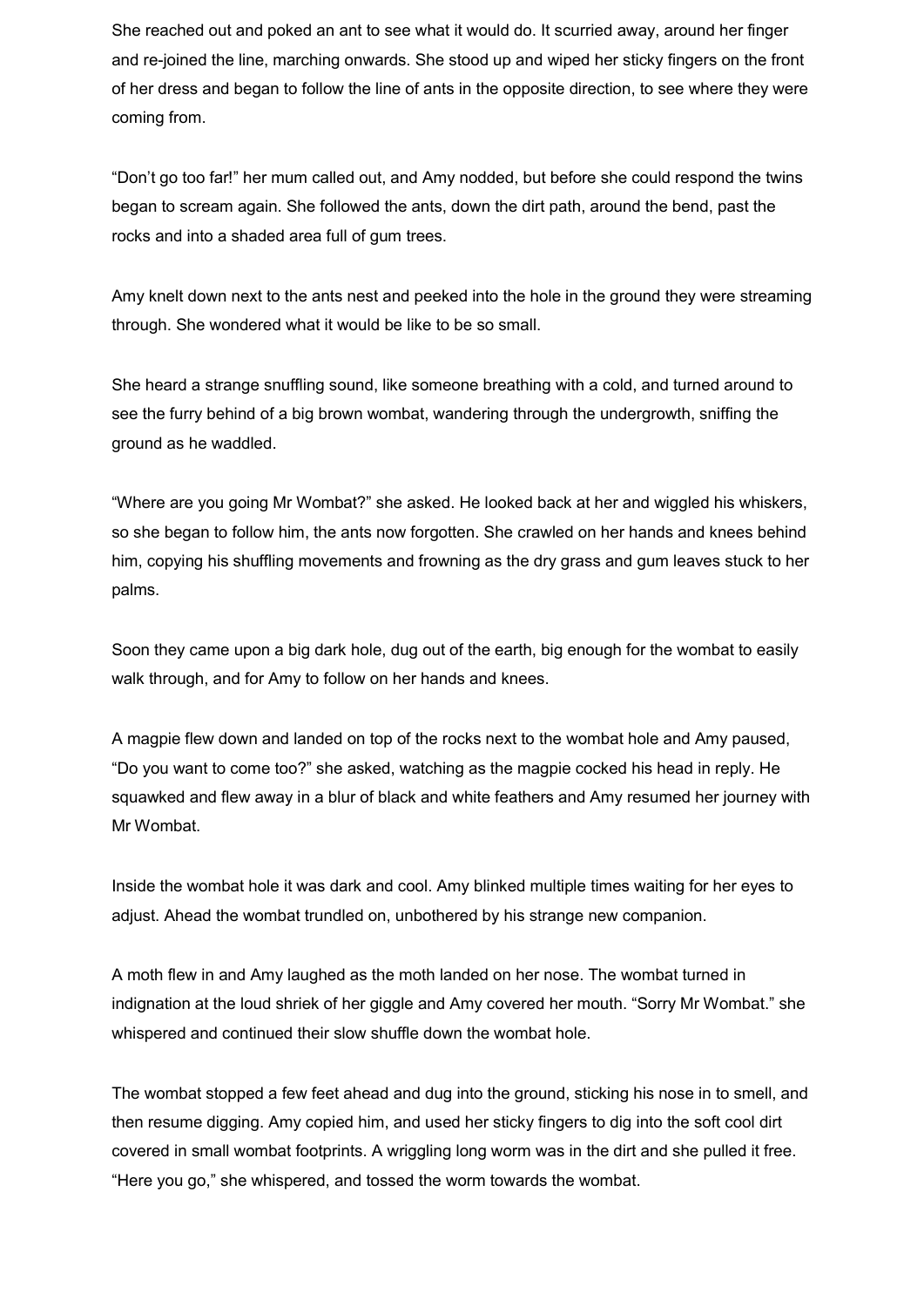Mr Wombat sniffed it, his whiskers quivering, but after a long inspection he ignored it, and instead continued to dig and snuffle in the dirt. Amy watched as he ripped a white root out of the ground and grunted in delight. He settled down and chewed it noisily.

The worm wriggled gratefully back into the dark earth below, free to live another day in the wombat tunnel.

The odd pair continued on.

The tunnel was long and Amy was growing tired. She was glad when they came to a hollowed out room at the end of the darkened dirt tunnel. She sat up and looked around in the dim light as Mr Wombat waddled quickly over to a pile of fur in the corner.

The pile of fur moved and Amy saw that it was three little baby wombats. She watched in delight as Mr Wombat nosed around the babies and they snuffled back happily. There were multiple tunnels leading off this room and stockpiles of leaves and roots and bark stashed away in corners.

Just then another wombat came into the room from a different tunnel and made grunting noises in Amy's direction, and nudged the bottom of her shoe with its black wet nose. Amy held very still.

"Are you Mrs Wombat?" she whispered, and watched as the second wombat went and joined Mr Wombat and the babies.

She left them to their dinner and started to crawl back through the tunnels the way they had come. On the way she met another 3 moths and 2 worms. She spoke to them all and continued her journey back to the world above.

She didn't want to go back, but seeing the wombat with his family had reminded her about her family eating a picnic above them. She imagined them sitting on top of the wombat tunnels, unaware that if the ground were to open up they would fall down and find themselves having dinner with a wombat family in their dirt dining room. She giggled at the thought, picturing her mum's shock. Maybe the wombats, with their quiet tunnels and dirt walls that muffled all sounds would even be enough to distract her baby brothers from crying.

She finally reached the end of the tunnel and was surprised to see it was a lot darker outside than when she had originally followed Mr Wombat into his home.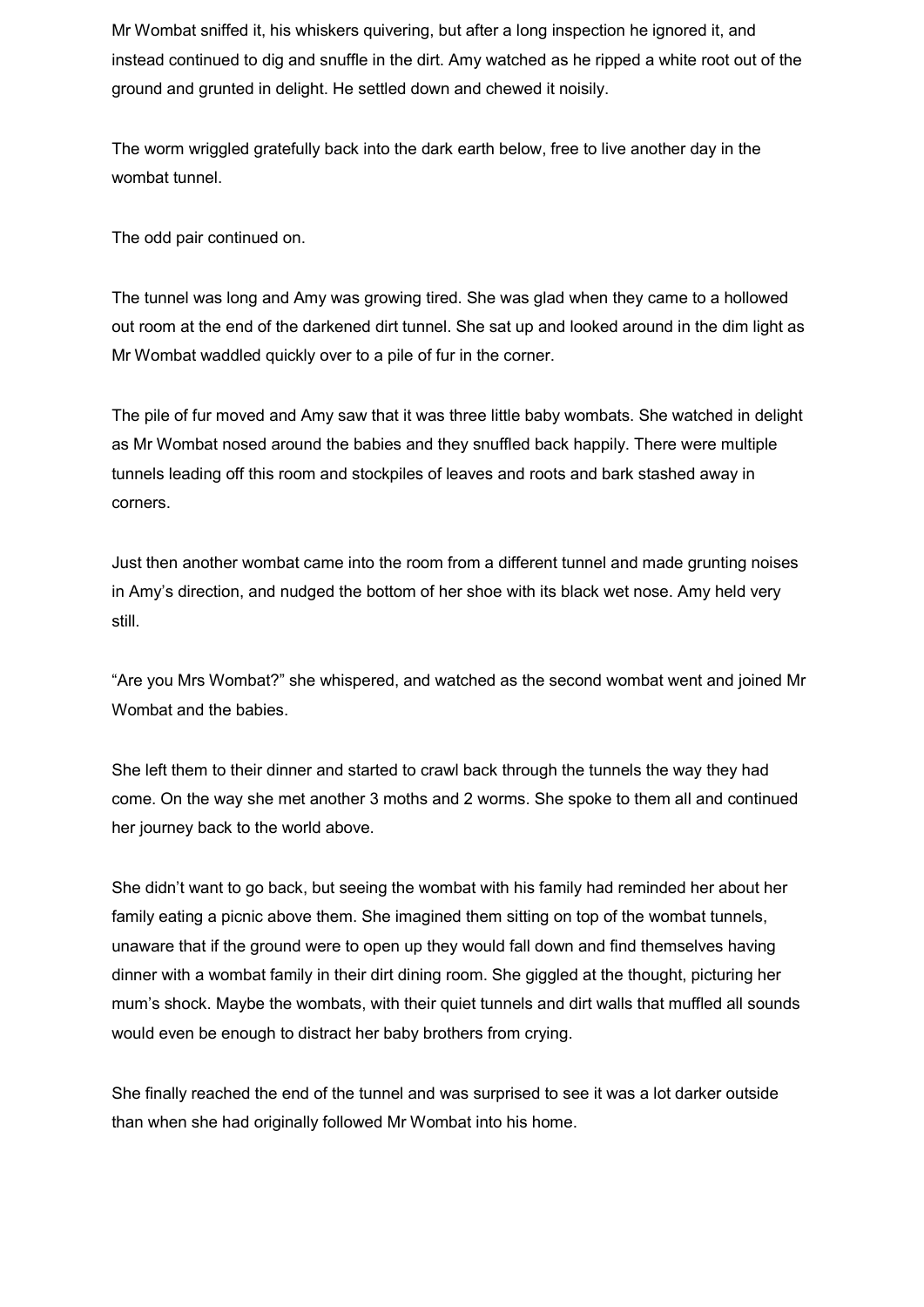She dusted her dress off and began to walk back to where she had left her mum. She stopped by the ants to see how they were progressing, and was happy to see they were carting tiny crumbs of food into their nest.

She picked off a sticky strawberry seed from the jam on her hands and placed it in front of one of the ants. It immediately waved its front arms and danced around inspecting the seed that was almost as big as it. Another ant rushed forward to help pick it up and they hurriedly re-joined the line, proud to have something to bring back to the colony.

Just then a shriek echoed through the air, raising the hairs on Amy's neck, and making cockatoos screech in protest and fly up into the air.

"AMY!" echoed through the mountaintop and shook off the trees around her.

"AMY! WHERE ARE YOU?" the screech came again, and Amy realised that it was her mum.

"Mummy, I'm here!" she called back, and started to walk.

But the calls and pleading screams continued, her mum sounding scared and angry. Her voice echoed off rocks and surrounded Amy until she too felt scared and began to run. She ran and ran, gravel flying off the path in front of.

Trees surrounded her and she didn't know where her mummy was. Everything was a blur of gum trees and rocks. It all looked the same.

"I'm here, I'm here! I've been with the wombats but I'm back now!"

She began to cry. Maybe she would never find her mum, and she would have to go back and live with the wombats, and eat tree roots.

Just then footsteps crashed through the leaves and her mum ran towards her. Amy saw in shock that her daddy was here now too, running after her mum, holding the screaming, crying twins in his arms.

For once Amy didn't mind the sound.

Her mum scooped her up and sobbed about how she thought Amy had been taken, and that she had called daddy to come home from work and help search, and how Amy had been gone for so long, and must never, ever wander off on her own again.